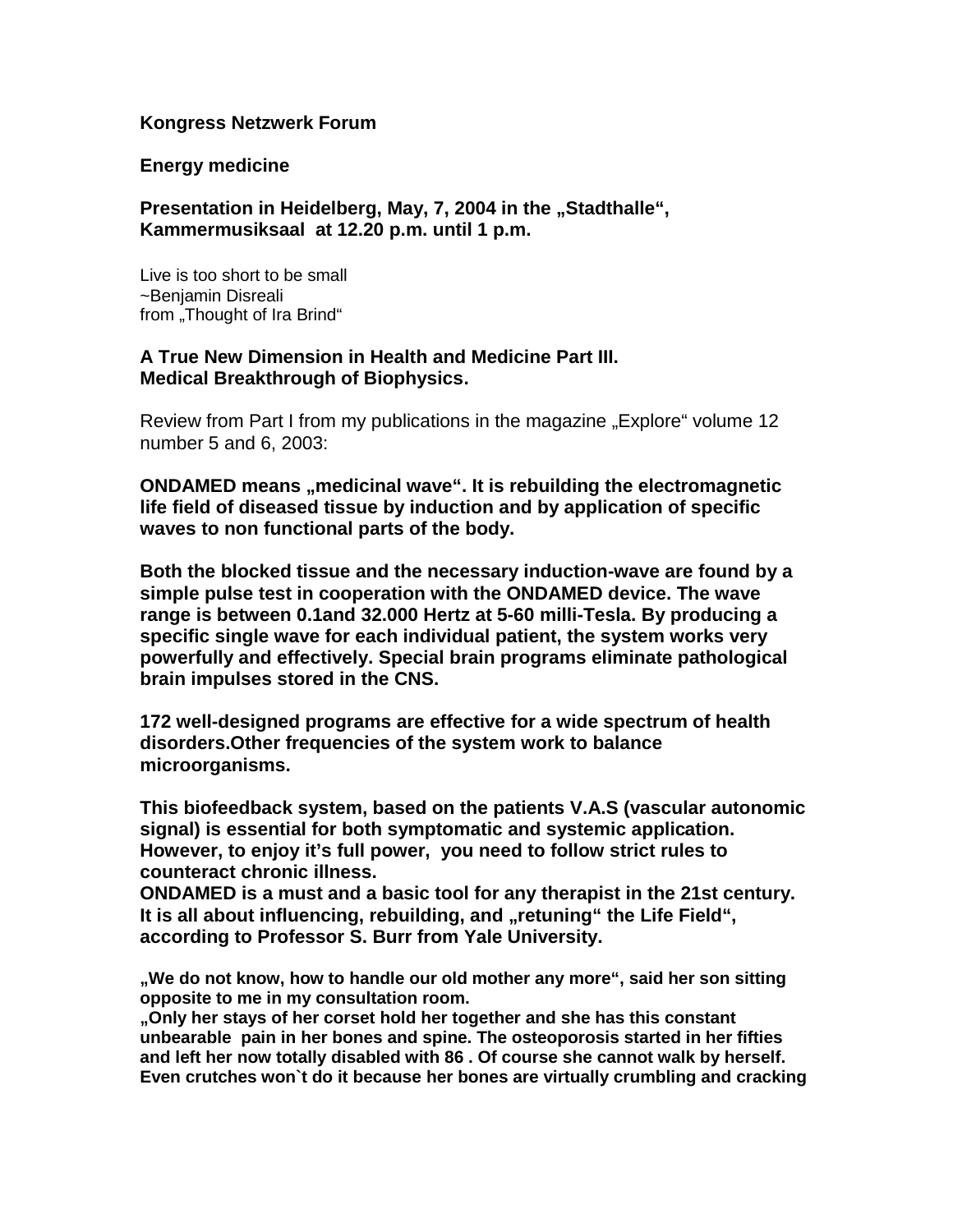**apart. Is there anything you could do for her?" he added with a clear doubt on his face.**

**Looking at him, I remembered another patient with a fractured spinal lamina, after he slipped and fell down a marble stairway. He was like a turtle on his back, unable to move around and overwhelmed by pain. The ONDAMED , bone healing " program gave relief within 3 days!**

**I also recalled a male asthmatic patient, who had multiple fractured spinal bones after using cortisone for decades. He could walk on crutches again after 10 days of treatment with ONDAMED`s special program for osteoporosis.**

You may remember my previous publication in EXPLORE, the relief, ONDAMED gave me for my destabilized tooth, which bothered me after a dental malpractice surgery by having been pulled a healthy tooth. So the 86 year old lady was scheduled for the same treatment, which turned out to be miraculous. The code for the program is added below for your information.

If it was only for osteoporosis the ONDAMED is a true new dimension and a giant in biophysical medicine for the 21st century. However, after a short historical journey I will explain other healing issues which have become a mile stone so far.

How did biophysics, all of a sudden, become so prevalent in medicine ? The answer is:

# **Life is physics.**

The discovery of X-ray started the era of physics for the medical world about 100 years ago.

Another electromagnetic method, which had been considered impossible by experts, is part of our daily routine since 1970 – the Magnetic-Resonance-Imaging (MRI).

First time in 1979, Jerry I. Jacobson used extreme weak electromagnetic fields (10 pico Tesla) for treating a variety of diseases including cancer. Jacobson´s Resonance is based upon Einstein´s Algebraic Unified Field Theory combining electricity, magnetism, and gravity.

New biophysical therapeutical systems are beeing developed for 30 years in Germany such as BIORESONANCE, QUINT System, and the ONDAMED System.

They are used effectively and successfully and each method enriches the existing body of medical therapies enormously. However, Bioresonance is limited. The key word of healing seems to be **Bioelectromagnetism.** The use of physics in the medical world and especially the use of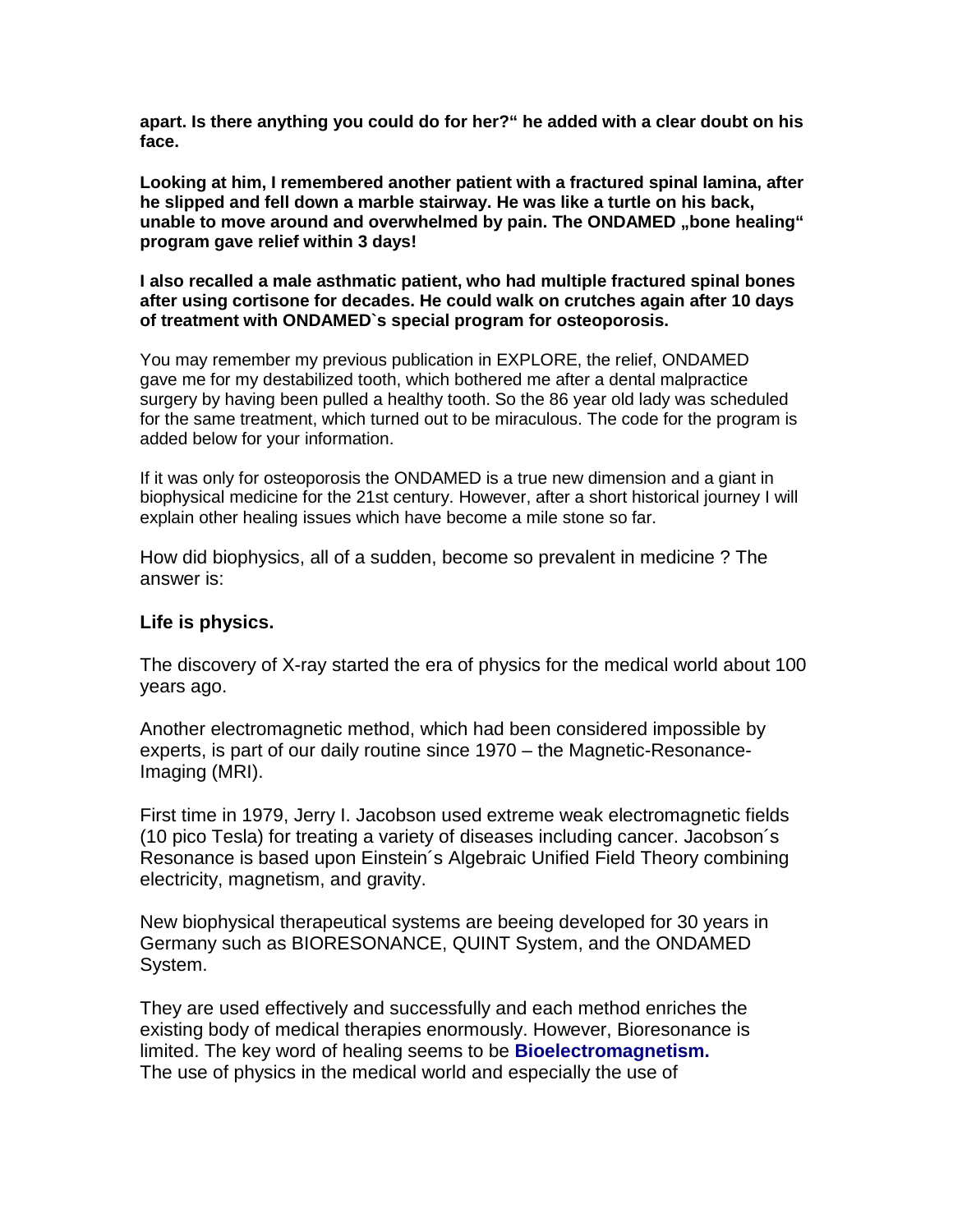Bioelectromagnetism as a tool in therapy evolved in the middle of the previous century. Today it appears to become the medicine of the 21st century. There is a continous growing body of knowledge in theory, experimentally, and clinically and we have accumulated about 10.000 reviewed publications worldwide, also in Russia and India.

**Above all, the world of physics has given birth to new functional understanding for the over 250 years of Homeopathy, the science of the fine-toxicity of substances to humans and animals. This method is believed to operate in the fifth and sixth dimension. According to Burkhard Heim, a German physicis, the world formula seems to have six dimensions. This has been fully mathematically proven at the DESY.**

Kinesiology – a therapeutic giant – is based on so called "energy fields". **Callahan, for instance, proved and patented the superiority of his TFT (Thought Field Therapy) over conventional psychological methods, which are often used fruitlessly over years in cases of phobia in former Vietnam soldiers**

#### **Max Planck: If there are new discoveries, it is not that everybody will be convinced . However, they who do not comprehend them, will die out.**

**ONDAMED, a most innovative biophysical tool, is more than setting some buttons for healing bone fractures or osteoporosis. Above that, it is capable to influence systemic diseases including psycological disorders very well. However, as I mentioned before, then you have to follow strict rules.**

**This has something to do with the** *Vectors* **of the underlying causes of the disease. The mathematical interconnectedness of several factors, which each are pulling at each other, are causing a very different and yet specific result. For instance:**

**Father has financial problems and is yelling at his wife to bring him a beer. She is cooking and diapering her daughter, who is lying on the kitchen table. Mother gets scared by father`s outburst and is hunting for a beer in the cooler next room. Meanwhile the baby is rolling off the table contracting a bleeding head injury. Although the main issue is now to treat the baby`s head wound, we still have to work on the emotions both of the father and the mother in order to bring the family back to balance and to avoid further damage elsewhere.**

**Therapists have long understood, that a certain treating-sequence has to be followed in order to heal on deeper levels and not only to improve a condition a little bit (S.***Karz***).**

**Different medical devices use different approaches for that: The Quint system, for instance, uses a complicated, but effective, computerized testing method through electro-acupuncture. It finds almost any cause and factors which clear the diagnosis including radioactive substances and specific emotional trauma such as child abuse, suicidal tendency etc. The energetic therapy is then digitally applied by Schuhmann waves serving as a carrier. The energetic waves will carry all informations, all specific signals such as**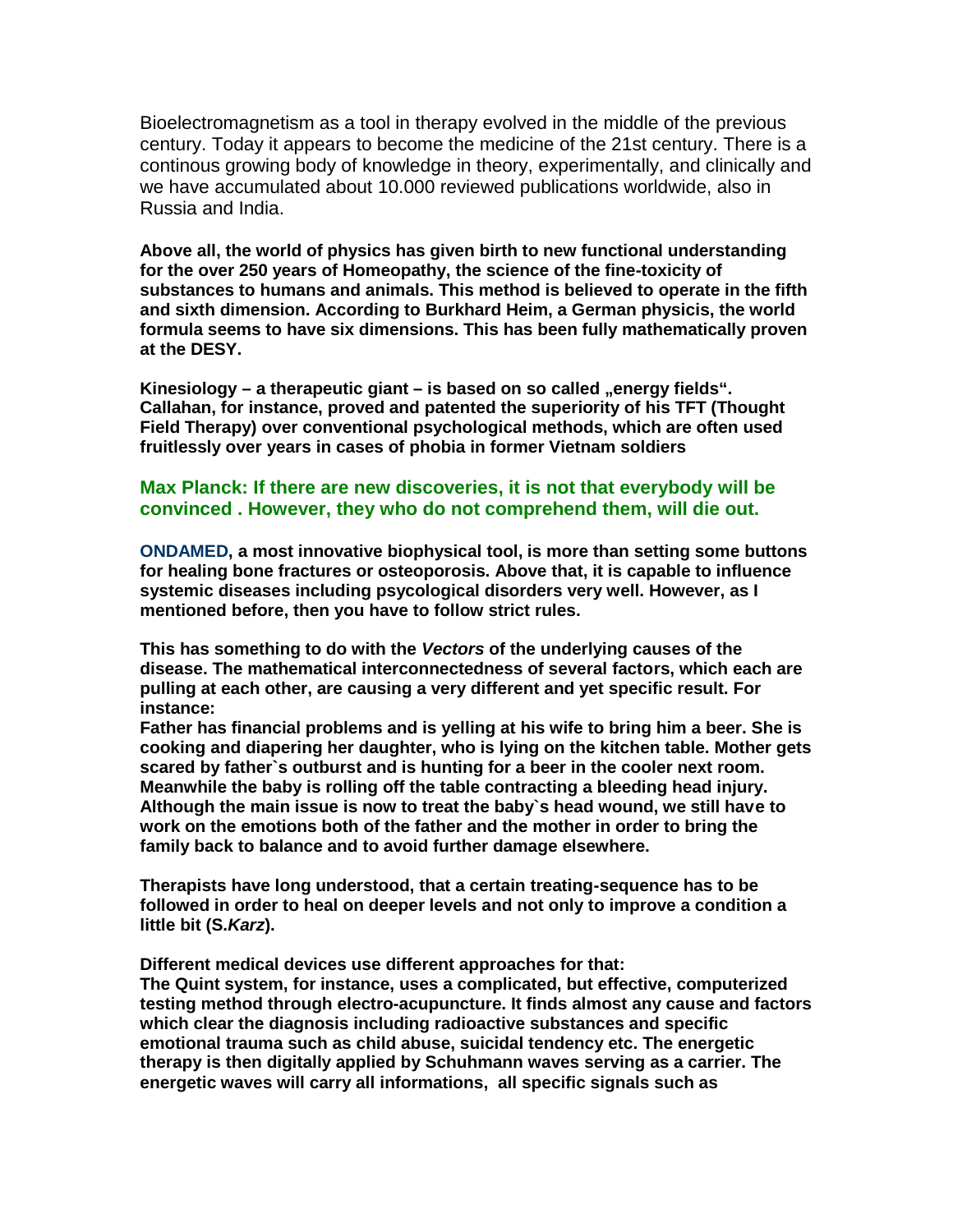### **radionuclide elimination, bacterial elimination, rebalancing the psyche and so forth.**

The QUINT System has a very interesting treatment concept for bacteria by using the bacterial vector.

In a case of E. coli infection, for instance, the QUINT testing could reveal energy fields of **Staphylococcus, Streptococcus, Mycobacteria, and Clostridia.** As E.Coli does not show up in the testing, it it believed that the other bacteria are providing the 'energetic soil' which is actually responsible for the pathogeneity of E.Coli. Consequently this vector (**Staph, Strep, Myco, and Clostridia**) is used to treat E.Coli infection although E.Coli is not a part of this vector. This phenomenon reminds me of Chinese healing plants who, as a single plant, may not have any effect, but mixed in a certain mixture becomes a powerful remedy. The same with the bacterial vector. A few mycobacteria may not have any impact on health. However, in combination with Staphs, Streps, and Clostridia they are causing a pathogenic energy field and grow E.Coli to become pathogenic.

Of course this systemic approach is time consuming, expensive, but effective. This may also explain, why the ONDAMED indicates often certain microorganisms, which have not been tested by Electroacupuncture. If we treat those, the patient improves. Since we are dealing with our electromagnetic field in order to restore health, plain electromagnetic devices – without additional signals of medications - should do the job.It is postulated (Karz, Kessler et al.) that the ONDAMED could be of sufficient help here, and nothing else is needed.

The ONDAMED is vectorizing the problems

1. by finding the interconnected, blocked tissues and blocked sites, based on Nogier's idea, a French physician, who first postulated that there are certain areas or spots of the body to be held responsible for non healing. He found them by pulse reflex.

2. by the optional use of Kinesiologie as practiced by some therapists (Karz). Thus, in combination with the ONDAMED, we can address each underlying cause with the adequate sequence of therapeutic steps. Such a therapy concept would look like:

What belongs to the Primary Treatment? You ask the patient using the muscular test: It is necessary to do the:

First Treatment

- Geopathy /Transmitter Treatment
- Scar Treatment
- Treatment of the Constitution of the Patient
- Balancing of the Quadrants of the Body
- Treatment of the Acutely Inflamed and Focalized Area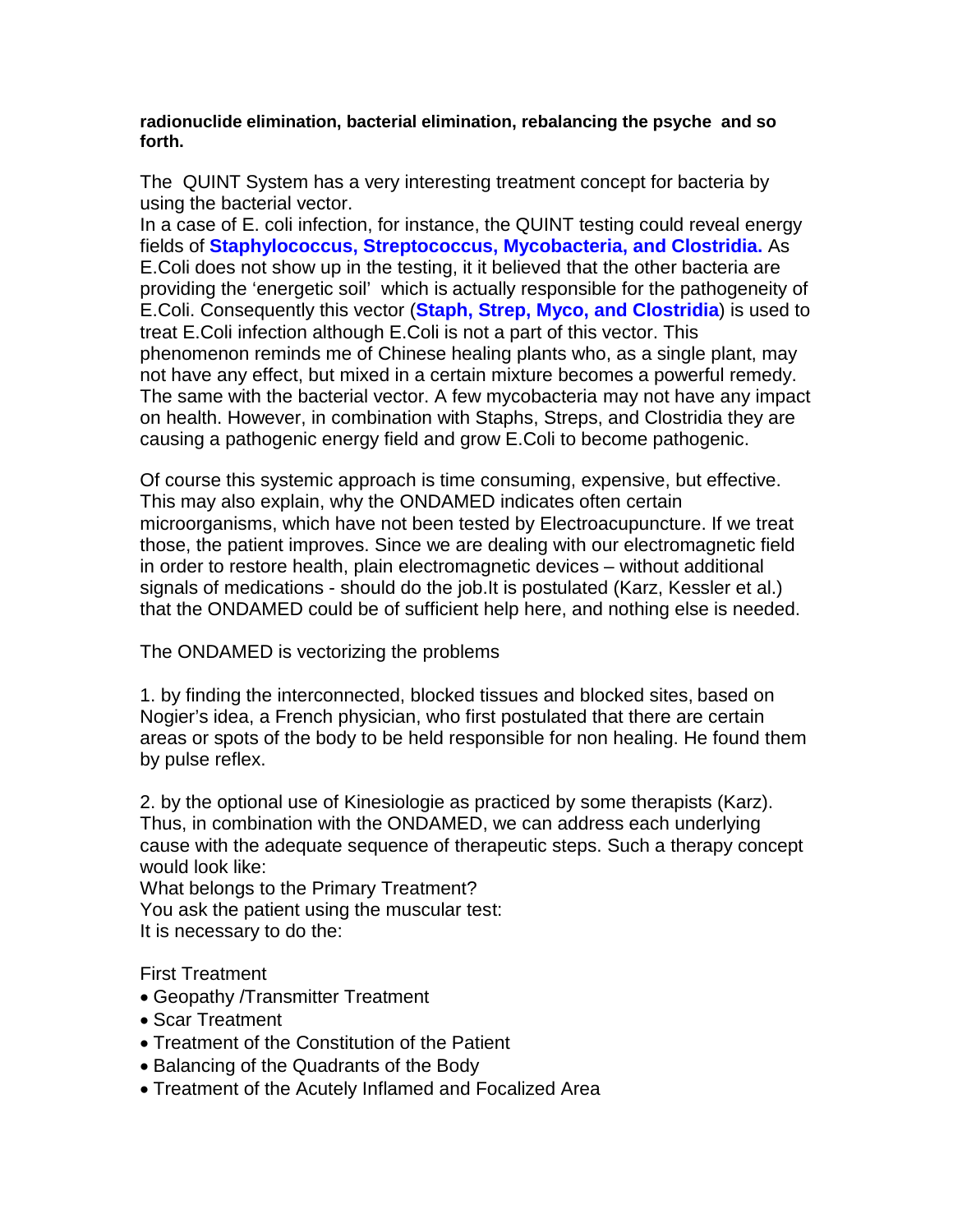- Pain Treatment
- Anti-Stress Program

Secondary Treatment

- Correction of the Hyoid (Tongue-Bone) and the Jaw Joint
- Thymus-Treatment
- CNS Build up
- Treatment of the Pituitary
- "Switsh" Program (energy is flowing downwards in the conception vessel and upwards in the governer vessel, which is not physiological)

Tertiary Treatment

- Tissue Points
- Nutritional Points
- Metabolic Program

Follow up Therapies

- Indication Program\*
- Treatment of Focalized Inflammatory Sites

These programs could be differentiated into

- Organ-Program:
- Psychovegetative Program etc.
- Family Conflict program

At the end of the therapy you have to find out, whether indeed everything has been

done sufficiently for the patient at that sitting, asking:

"The total therapy is finished for today?"

If yes: "An additional remedy is supportive?"

(Bach Flowers, Programming Ampuls for Home treatment etc.)

If No: Restart with the testing at the beginning.

This method works.

30 years of my work as a physician have tought me, that Biophysics such as Homeopathy, Bioresonance, Quint System,Kinesiology and the Ondamed System are essential for initiating healing.

Kinesiology can be a valuable support for each of these methods.

My presentation is focusing on the daily clinical work. In other words, the realm of the theory of biophysical functioning will be left to experts as Popp, Ludwig, Köhler etc..

Biophysical Medicine makes a stand for two main issues: You get an detailed diagnosis with the QUINT versus the ONDAMED. The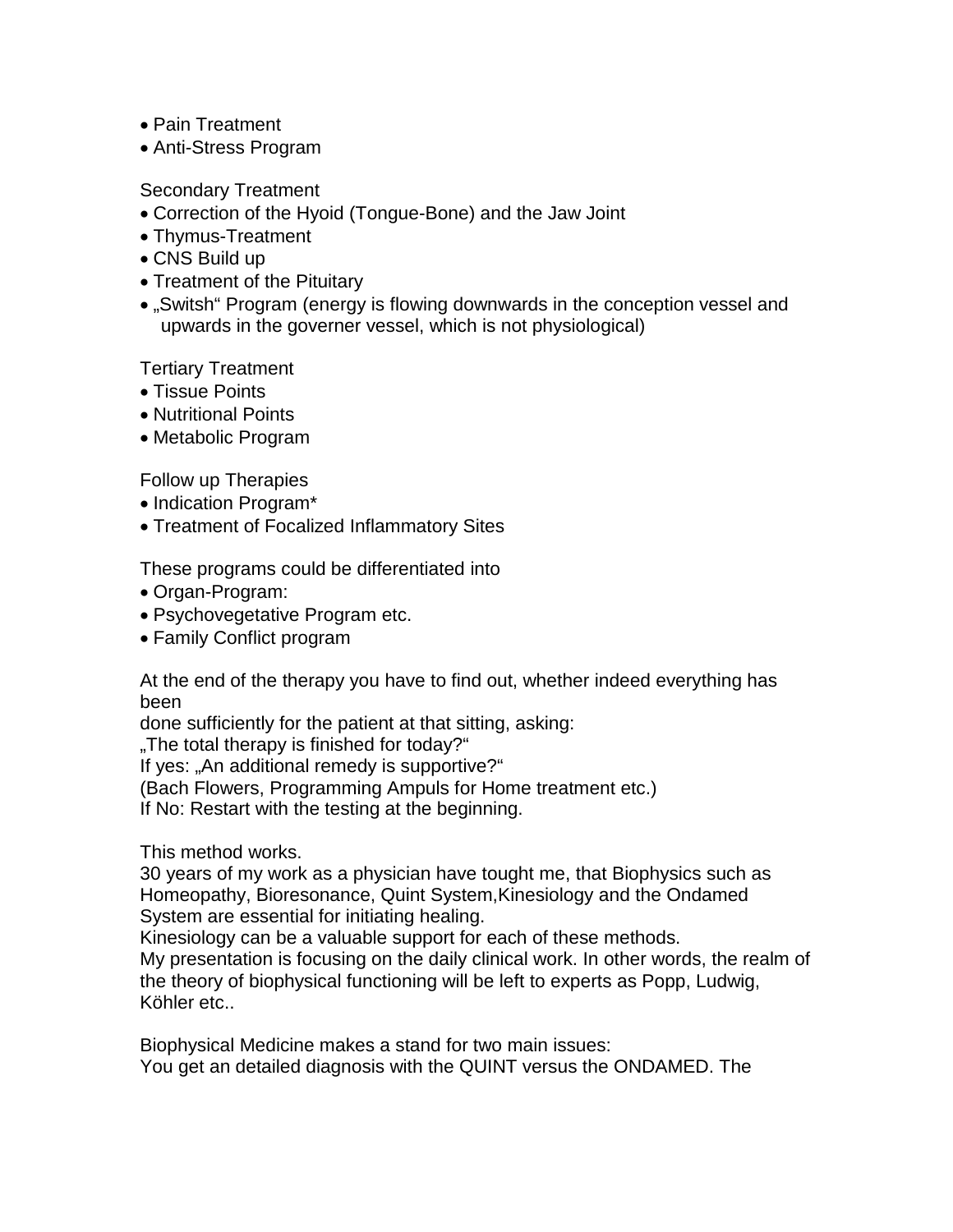ONDAMED finds the site of the blockage. By using both of them you have a more complete system.

You also have definite diagnosis on the vector level. A more complete energetic diagnosis. The ONDAMED steps in where :

1. The patient did not respond adequately to treatment before and shall be made to responding to therapies. Consequently he will produce satisfactory healing results.

2. The quality of regulation is to be improved. Organs which do not regulate e.g."work" adequately, are draining energy of the entire person. In that case healing will be slim or *impossible.*

Both issues are a domaine of Biophysical Medicine. Besides that, today Biophysics a priceless tool in functional diagnostics and is providing a unique instrument in the hand of the therapist (EDS, Electrodermal Screening).

"Do not tell me anything about your ailments until I have tested you through. I want you to build up trust and wonder, how I do know, what problem you have, before you tell me. Then you will understand better, that medicine has entered a new era.

This I usually say to a new patient before we start working on him.

"Besides that, if I cannot find out what you have, I cannot treat it. God has placed diagnosis before treatment.

Modern understanding of disease epitomizes to the formula: our body is the best healer, if we re-organize it's energy field. (according to S.Burr, Yale University) We may not even have to know, that certain bacteria such as salmonella are involved, if we understand **the energetic connectedness** of the problem and reorganize the electromagnetic field of our body.

In other words: there is a family of six people enjoying a meal together. Only two persons contract an intestinal infection with salmonella. This, I have seen many times in my 34 years of practice, and it suggests that the functional stability of the other four healthy people must have been better. And exactly at this point e.g. improving "functional stability", modern biophysics (ONDAMED, QUINT) are so successful.

Today – as you see - I picture two medical systems, which, I think, seem to have the most importance in Functional Medicine:

1.The QUINT System. A vectorizing method –

based on electromagnetism (Schuhmann waves) in combination with digitally tested healing substances. The substances are applied as analogous signals